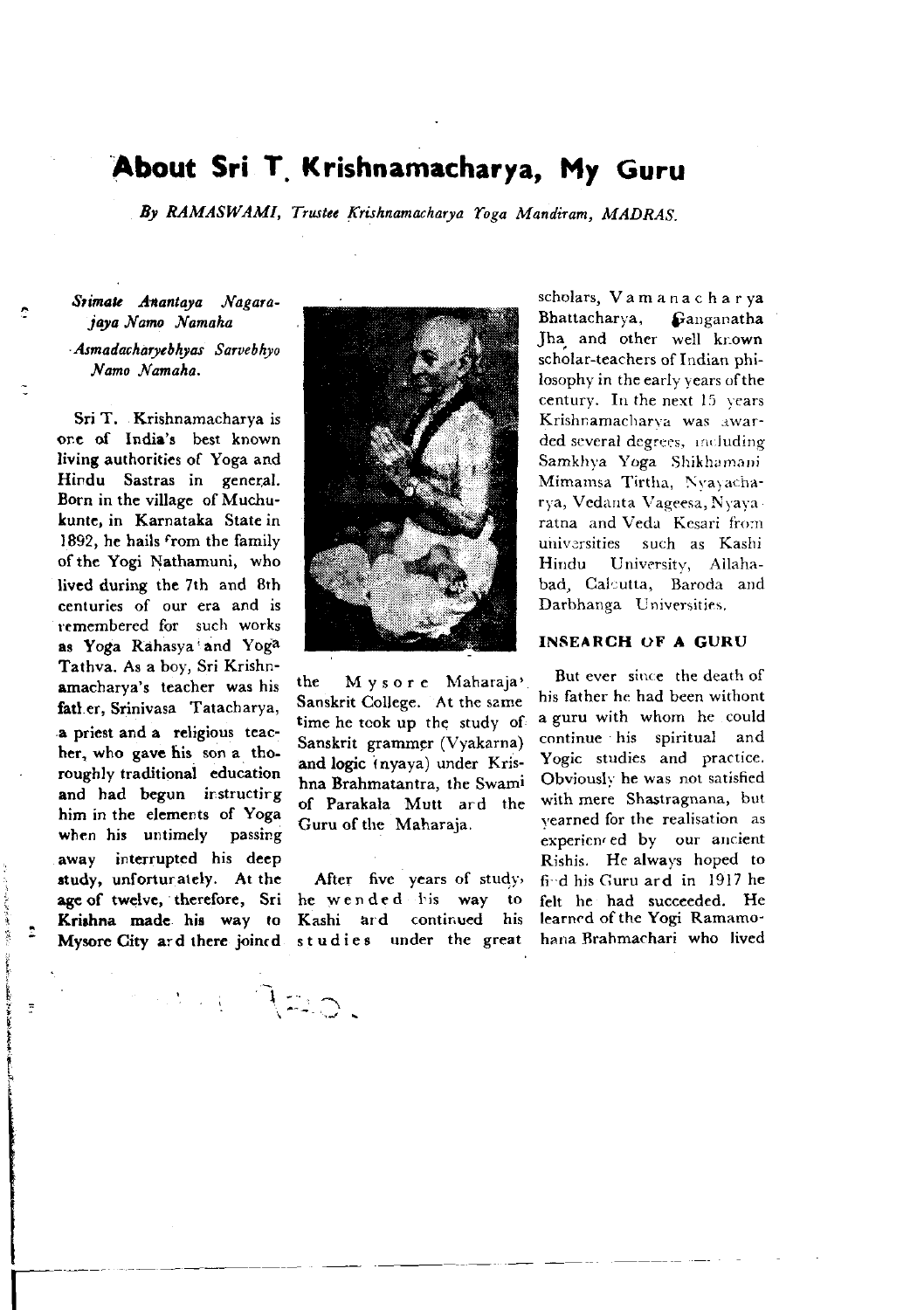with his family near the Manasa Sarovar in the Western Tibetan region. As soon as he found the necessary means to make the travel. he proceeded to meet Yogi Brahmachari, who accented him as his disciple. Under his Guru's tutelage Krishnamacharva was initiated into all aspects of Yoga, including its therapeutic applications. He roamed about the vast vegetation kingdom of the mountains and learned about the extraordinary herbs and their efficacies. He learned hundreds of Asanas, varieties of Pranayamas, Bandhas and Mudras and number of variations in postures, breaths etc. and achieved a complete mastery over body and mind. to such an extent that he could control the involuntary functions as well These siddhis, however, did not deter him from his complete devotion to his Guru and total surrender to Lo d Naravana. His faith in the Sastras. even got strengthened by his actual physical, physiological, mental and spiritual experiences. At this ripe age of 85, he continues to do his Nitva. Naimithika Karmas and his daily. elaborate pooja of Lord Narayana during the three hours prior to sunrise, apart from vojic vyavayama.

He returned to South India in 1924 and, on the command of his Guru, settled down to

a married life. As he was a scholar in Sanskrit, he naturally began to receive offers from various universities to head their departments of philosophy and religion, posts for which he was so eminently qualified: but to pressement of everyone he chose to teach Yoga instead. When professional colleagues and relatives found him steadfast in his decision, their amazement turned to ridicule and even open abuse. Slowly. his firm resolve, his erudition and proficiency won some reluctant respect, and one by one. his critics grew less aggressive. Indeed, some even became his students

### FINST YOGA CENTER

As Krishnamacharya's remutation grew, so did the spread of classical Yoga. In 1930, the Maharaia of Mysore became his student. So much faith did he place in the former bov-scholar's masterly comprehension of Yoga, Sanskrit and a wide range of our Sastras, that he considered Krishnamacharva as his Guru. At the Maharaja's suggestion he established a school of Yoga in the palace itself - the Mysor<sup>2</sup> Sri Yogashala and from this base, Krishnamacharva carried on his teachings for the next twen-tyfive years. From time to time, he travelled in parts of India, preaching Yoga and in this process, many of the Maharajas of those days

became his disciples. They in turn kindled in their people a renewed respect for this ancient subject.

This had repercussions in the west. Some of the Britishers and Europeans who were taking interest in Indology frequently visited him. Western scientists and doctors read with great interest about the reputed 'powers' of India's Yogis, and many came to India to verify the claims themselves Sri Krishnamach. arva submitted himself willingly to all such legitimate scientific curiorities. To people such as Professor Wenger of California and Doctor Therese Brosse of Paris, he showed that mechanical and electrical actions of the heart could be modified at will and to other earnest professionals, he demonstrated stoppage of the pulse for over two minutes and so on.

#### **EVOLVED NEW SYSTEM**

There are special marks of Sri Krishnamacharva's teachings, based on tradition, his own experience and innovative experimentations. Apart from his Guru. he studied various systems of Yogic practices in different parts of India, especially in the Puniab and Nepal, e researched many ancient Yoga texts in palm leaves and evolved a system which is unique. The number of asanas and their variations,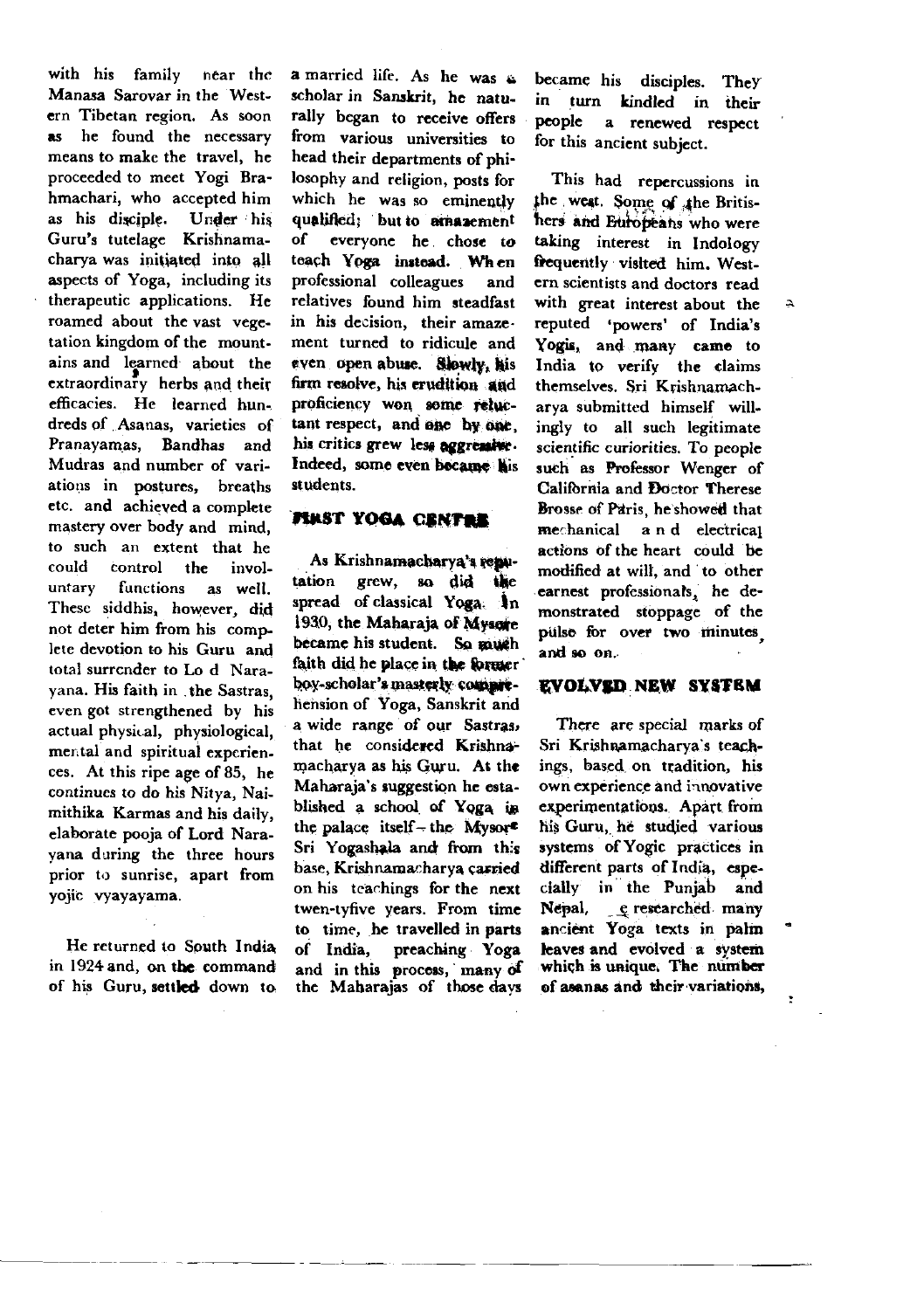in his repertoire is enormous. For instance in Padmasana alone, or in Sarvangasana there are very many variations possible. Further the use of breath to synchronise with movements in asana, the modification of asanas and breathing pattern to suit each individual case-as if tailor made-and an appreciation of intimate relationship between body, mind and breath, which is accomplished by combining asana, breathing and dharana. as enunciated in the Sastras. the emphasis on 'imaging' a peaceful Devatakara (subhasrava) are some of the special marks of his methodology.

 $\bullet$  .

#### **CURE FOR ASTHMA**

With this Yoga, he was able cure many functional to disorders including some types of diabetes, asthma, paralysis, chronic headache, insomnia, certain sterility cases in woman, hypertension, heart ailments etc. Often his help was sought when all other medical methods had failed; fadeed many of his Yoga students came to him originally for las prince Dhruwa, such Yogis the cure of one serious allment or other. In fact, my own study with the Acharya begun when he was consulted by my father for a family member's nervous deblity. Then all the members of our family became his students. Apart from yogic therapy, he has benefited many other renowned teachers. Some of his own students like Sri

B.K.S. Ivengar and the Acharva's son Sri T. K. V. Desikachar are well known yoga exponents. Some of his long standing students have had the benefit of not only learning the practical aspects, but also the theoretical works like the Gita, Yoga Sutras, Yogarahasya and also the Yogic Upanishads like the Chandogga. Svetaswatara, et al. His lectures on our Asrama Dharmas and the Brahmasutras and Yogasutras have been well appreciated. He has also written many books on Yoga as Yoga Makaranda, Yogasanas, Yoganjali, Shastriva Yoga, Anhika Bhaskara, Pranda Vivaha, and Mantra Padantah Tattva Nirnava.

Sinee Yoga is known cither for Asanas or for Samadhi this series was started to show the place of all Yogic practices. Samadhi or intense concentration, is possible only for a few Samahita Chithas; and who can practice vairagva. Even among those, if there is an ultimate purpose of attainment of Sidhi in Yoga, such are hable for rebirth.

#### YOGA SADHAKAS

So Paravairagya, or practice of total renunciation, based on faith in the scriptures, enthusiasm, constant thinking, intense concentration and an awareness arising out of that only will lead to chitta Nirodha, as propunded by Patanjali. Acco.

rding to our Acharva, such Paravairagya is not possible in this kali Yuga However aparavairag-



ya can be practised, which is not desiring anything beyond ones own Dharmic duties.

Samadhi is also possible out of intense devotion to Iswara or the Cosmic principle. Such devotees as Thyagaraja, Prahlada and others get into Samadhi easily due to their extremely pure heart. How about the rest. Vyuthana Chittas, the Kriva Yoga is mentioned, as the stepping stone

#### **TAPAS**

If one considers samahita chittas as fit for Samadhi and therefore Uttama adhikaris for yoga, Patanjali suggests kriya for mild practitioners voga (Mridu) and ashtanga voga for madhya adhikaris.

Controlled activity, study of scriptures leading to self-realisation and total dedication to the cosmic principle are the aspects of Kriya Yoga.

Tapas Svadhyaya Ishwara*branidhanani* 

Kriya Yogaha

Tapa is very important for practitioners of Yoga. Vvasa points out that without Tapas one is a ron - starter in Yoga

Na Atapasvino Yogaha Sidhvati \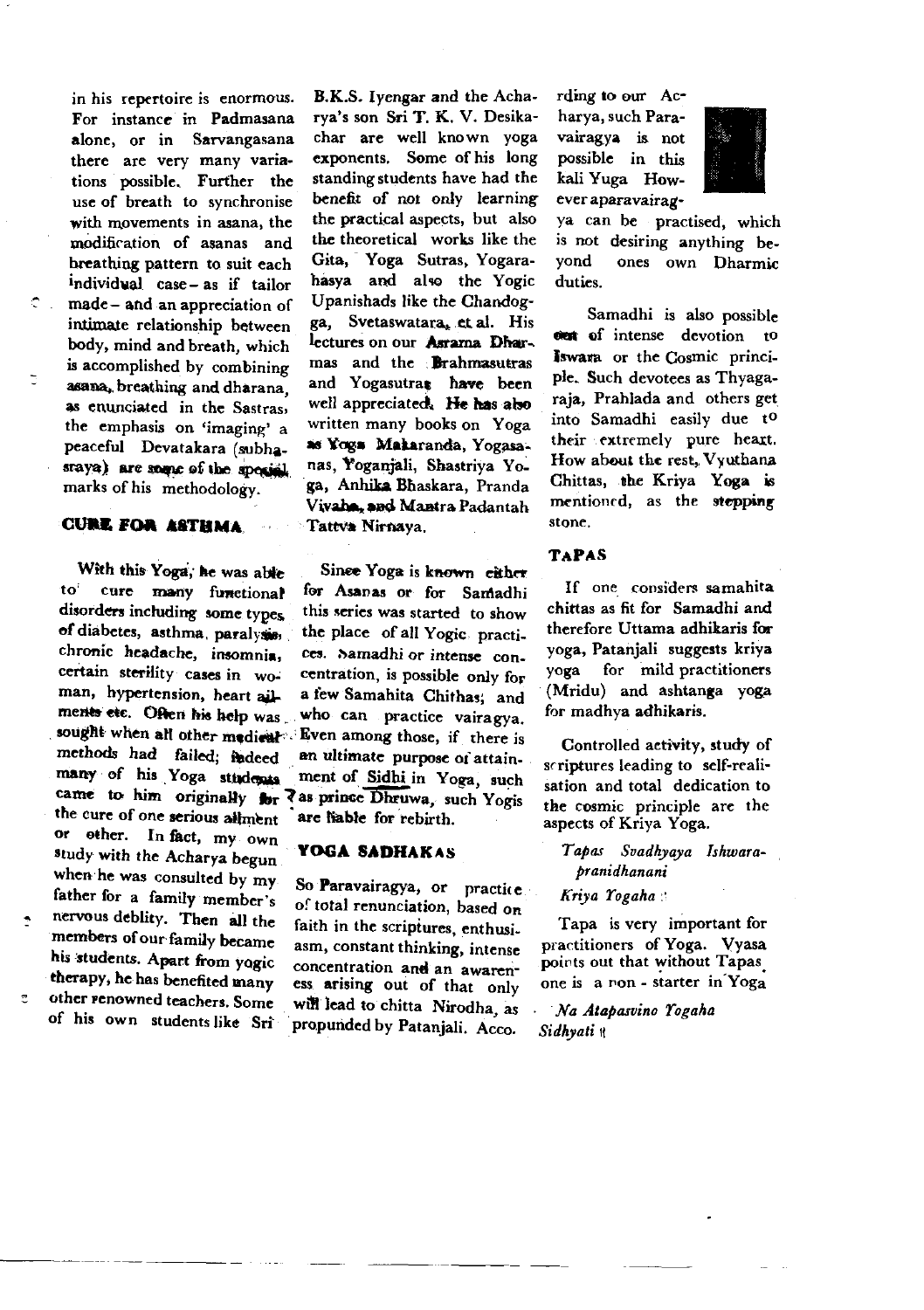The impurities or the dross in the mind and body arising out of contacts with worldly objects which are inimical to voga cannot be got rid off without the practice of tapas or austerities. Tapas literally means to 'heat up'. Patanjali mentioned the benefit of tapas as the purification of body and the senses.

#### Kavendra suddhihi Asuddhikshayath Tapasaha

#### **SVADHYAYA**

However, the various pictures and stories of Tapaswis make one feel that tapas is more difficult than yoga itself. But what, in practical terms is tapas?

The first step in the practice of yoga is tapas and it is control of diet and speech.

#### Mithabhasha-Mithasanam namcha #

Githcharya also emphasises the importance of proper food; so also the various Hathayogis. Satwic food in limited -quantities, and purposeful conversation is tapas for a vogabhvasi.

> Natyasanastu Yogosthu Yuktahara Viharasya Yogo **Bhamathi** #

#### SWARAPRAMIDHANA

The yogabhyas's ultimate aim is self realization, as an experience. However, since one is constantly distracted by the bornbardment of stimul from the external world. the separate distinctive characteristics of the Purusha is lost to the mind which is the rootcause (kshetra) of all afflictions physical and mental-as con fusion (Avidya), identity with one's mental projection of self (Asmita), indiscriminate infatuation(Raaga), prejudiced aversion(Dvesha) and innumerable anxieties including the fear of losing possessions, prestige and life (Abhinivesa). Thus it is necessary for the yogabhyasis to repeatedly refresh his mind of the distinction of Prakriti and purusha by the study of Vaidic scriptures, and other Sastras...

#### Pranidhanaha Bhaktivisesha- $\mathbf{A}$

Immense devotion or love towards the Universal Lord (Iswara) is another important factor in kriva voga. It has already been mentioned that Iswara according to Patanjali is a special Purusha, unaffected by Klesa, Karma, result of action, or desire for activity. In him are contained all potential knowledge or Omniscience. He is the first teacher, but unlimited by time. He is known by tha repetition of His sacred word Pranava, the japa being done by contemplating on the meaning of the mystic syllable, OM.

Klesa karma vibaka Asavaihi

Abaramrsuhataha Purusha Viseshaha Iswaraha!

Tatra Niatisayam Sarvagena Biiam!

Purvashamabi Guruhu kalena Anavachedhaha!

Tasva Va chakaha Pranavaha

Tat 7abaha Tadanta Bhavanam i

Since, it may not be possible for one to contemplate on an attributeless Iswara, Vyasa in his commentary, interprets Iswarapramidhana as the surrendering of all actions to the Great Master and the abandonment of all hankering after the fruits of action.

Iswarapramidhanam, Sarvakriyanam,

Paramaguruvarbanam, Tatphalasanyasamcha!

The kriya yoga reduces the five mental afflictions such as confusion (Avidya) and others mentioned earlier and prepares the mind for Ekagra.

Samadhi Bhavanarthaha Klesatanukarananthascha